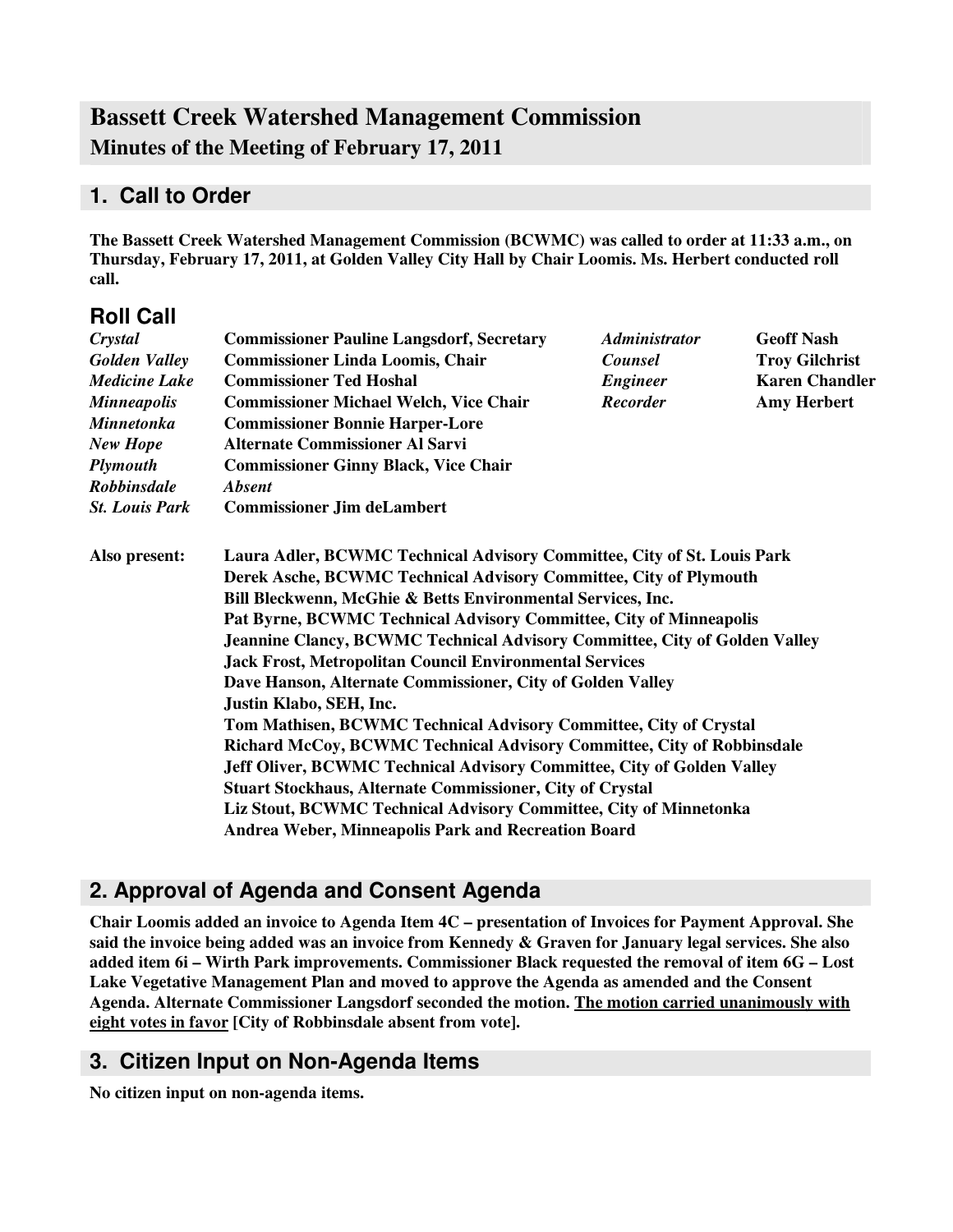### **4. Administration**

- **A. Presentation of the January 20, 2011, BCWMC meeting minutes. The January 20, 2011, meeting minutes were approved under the Consent Agenda.**
- **B. Presentation of the Financial Statement. The February financial report was approved under the Consent Agenda.**

**The general and construction account balances reported in the February 2011 Financial Report are as follows:**

| <b>Checking Account Balance</b>                      | 739,395.79     |
|------------------------------------------------------|----------------|
| <b>TOTAL GENERAL FUND BALANCE</b>                    | 739,395.79     |
| <b>Construction Account Cash Balance</b>             | 1,633,170.98   |
| Investment due 3/18/2014                             | 1,010,687.50   |
| Investment due 5/13/2015                             | 508,918.39     |
| Investment due 9/16/2015                             | 512,059.83     |
| TOTAL CONSTRUCTION ACCOUNT BALANCE                   | 3,664,836.70   |
| -Less: Reserved for CIP projects                     | 4,997,579.11   |
| Construction cash/investments available for projects | (1,332,742.41) |

**C. Presentation of Invoices for Payment Approval.**

#### **Invoices:**

- **i. Barr Engineering Company – Engineering Services through January 28, 2011 invoice for the amount of \$19,176.71.**
- **ii. Watershed Consulting, LLC – Geoff Nash Administrator Services through January 31, 2011 – invoice for the amount of \$3,795.40.**
- **iii. Amy Herbert – January Recording Administrator Services - invoice for the amount of \$4,466.41.**
- **iv. D'amico Catering – February Meeting Catering - invoice for the amount of \$320.32.**
- **v. Kennedy & Graven – Legal Services through January 31, 201 – invoice for the amount of \$1,110.15.**

**Commissioner Welch moved to approve payment of all five invoices. Commissioner Black seconded the motion. By call of roll the motion carried unanimously with eight votes in favor [City of Robbinsdale absent from vote].**

- **D. Review BCWMC's Closed Account Policy. Commissioner Black moved to approve the policy with no amendments. Commissioner Langsdorf seconded the motion. The motion carried unanimously with eight votes in favor [City of Robbinsdale absent from vote].**
- **E. Discuss Participation in the Metropolitan Council Environmental Service's 2011 CAMP (Citizen-Assisted Monitoring Program). Commissioner Black moved to approve the BCWMC's participation in the 2011 CAMP program for the seven sampling sites sponsored by the BCWMC in 2010 recognizing that it will depend on the ability to secure volunteer samplers for the sites. Commissioner deLambert seconded the motion. The Commission discussed the possibility of adding additional sampling sites if volunteers could be secured. Chair Loomis said the Commission could**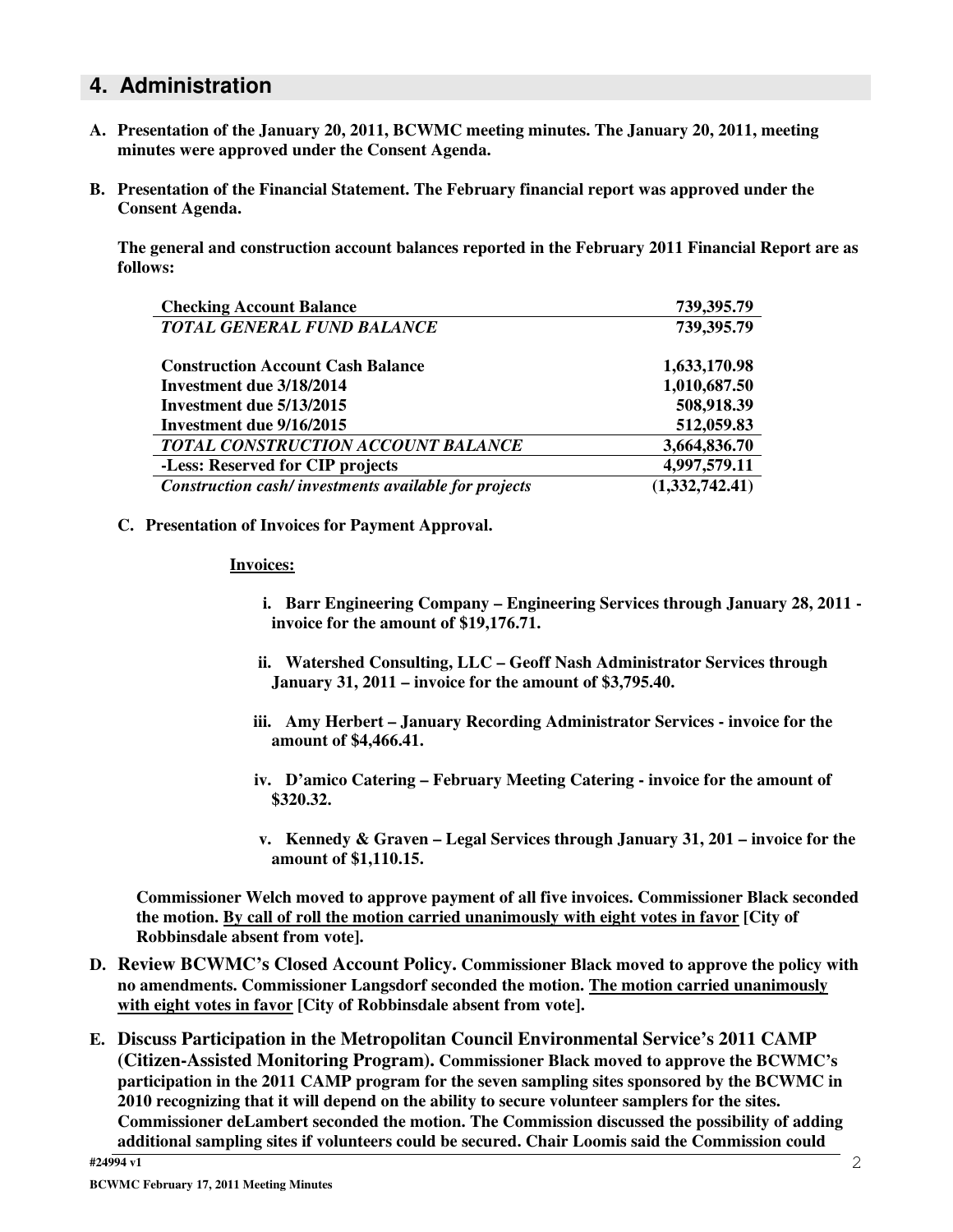**consider additional sample sites if and when they are brought to the Commission. The motion carried unanimously with eight votes in favor [City of Robbinsdale absent from vote]. Commissioner Black commented that it would be helpful to have a rough number of sample sites proposed for the 2012 CAMP program in time for the 2012 budget discussions.**

- **F. BCWMC Organizational Meeting. Chair Loomis called for nominations for the BCWMC officer positions of Chair, Vice Chair, Treasurer, and Secretary. Commissioner Langsdorf offered that she would likes to step down from the role of secretary. Commissioner Welch said that he would step down from the position of Treasurer if someone would like to take on the role. Commissioner deLambert volunteered to take on a board position. Commissioner Welch nominated Jim deLambert for secretary and the current Chair Linda Loomis, Vice Chair Ginny Black, and Treasurer Michael Welch to maintain their positions. Commissioner Black seconded the motion. Chair Loomis called for nominations three more times and hearing no other nominations she closed the nomination process. The motion carried unanimously with eight votes in favor [City of Robbinsdale absent from vote]. Commissioner Black moved to appoint the BCWMC officers and the Education Committee Chair to the Budget Committee. Commissioner Welch seconded the motion. The motion carried unanimously with eight votes in favor [City of Robbinsdale absent from vote].**
- **G. Potential BCWMC 2011 Watershed Tour. The Commission discussed holding a 2011 tour. The Commission considered inviting the public to join the tour at the tour stops. The Commission discussed touring the Wirth Lake Park area, the Main Stem stream restoration project at Briarwood in Golden Valley, the North Branch stream restoration project in the City of Crystal, and the West Medicine Lake Park Pond project. The Commission focused on holding the tour during the month of** June and on a Saturday and that earlier in the month would likely work better than later in the **month. The Commission directed the TAC to discuss the tour and to bring feedback to the Commission at its March meeting.**
- **H. Review the BCWMC's CIP Administrative Expenses. Administrator Nash explained the spreadsheet he created and handed out that was labeled CIP Project Administration Expenses Fiscal Year 2010. He said that in talking with the Commission Engineers it was determined that their expenses were not really administrative expenses but instead engineering expenses and so the CIP administrative expenses included Watershed Consulting's Administrator services and Kennedy and Graven's legal services on the CIP projects. The Commission discussed the additional expenses of preparing, copying and distributing feasibility reports and publishing public hearing notices. Administrator Nash commented that he thinks that there is administrative work done by the Commission Engineer and the Recording Administrator that is CIP administrative work and that the 2.5% is a reasonable amount for the Commission to be reimbursed for its CIP administrative** expenses. Chair Loomis said it doesn't seem that there is a need for the Commission to take action to **change its practice at this time. The Commission discussed the possibility of the Commission Engineer and the Recording Administrator adding more detail to their invoices to track CIP administrative costs and asked if modifications could be made. Commissioner Black suggested that staff track both the items that are clearly CIP administrative costs and the gray areas that aren't clearly CIP administrative expenses and that the Administrative Services Committee could discuss the data in the future.**
- **I. 2011 Engineering Budget. Ms. Chandler reviewed with the Commission the February 10, 2011, memo from Barr Engineering detailing the 2011 engineering budget and the assumptions used to prepare the budget. Commissioner Welch moved to approve the 2011 engineering budget as described in the Barr Engineering memo. Commissioner Black seconded the motion.**

**The Commission discussed its process for being notified when Commission work reaches its budget and approaches going over budget. Administrator Nash said that he will be working with the Commission Engineer to monitor the budget. Commissioner Welch remarked that the Commission hasn't always correlated its direction for work to budget lines and that the Commission should include that budget direction in Commission actions. Commissioner Black asked that the Commission**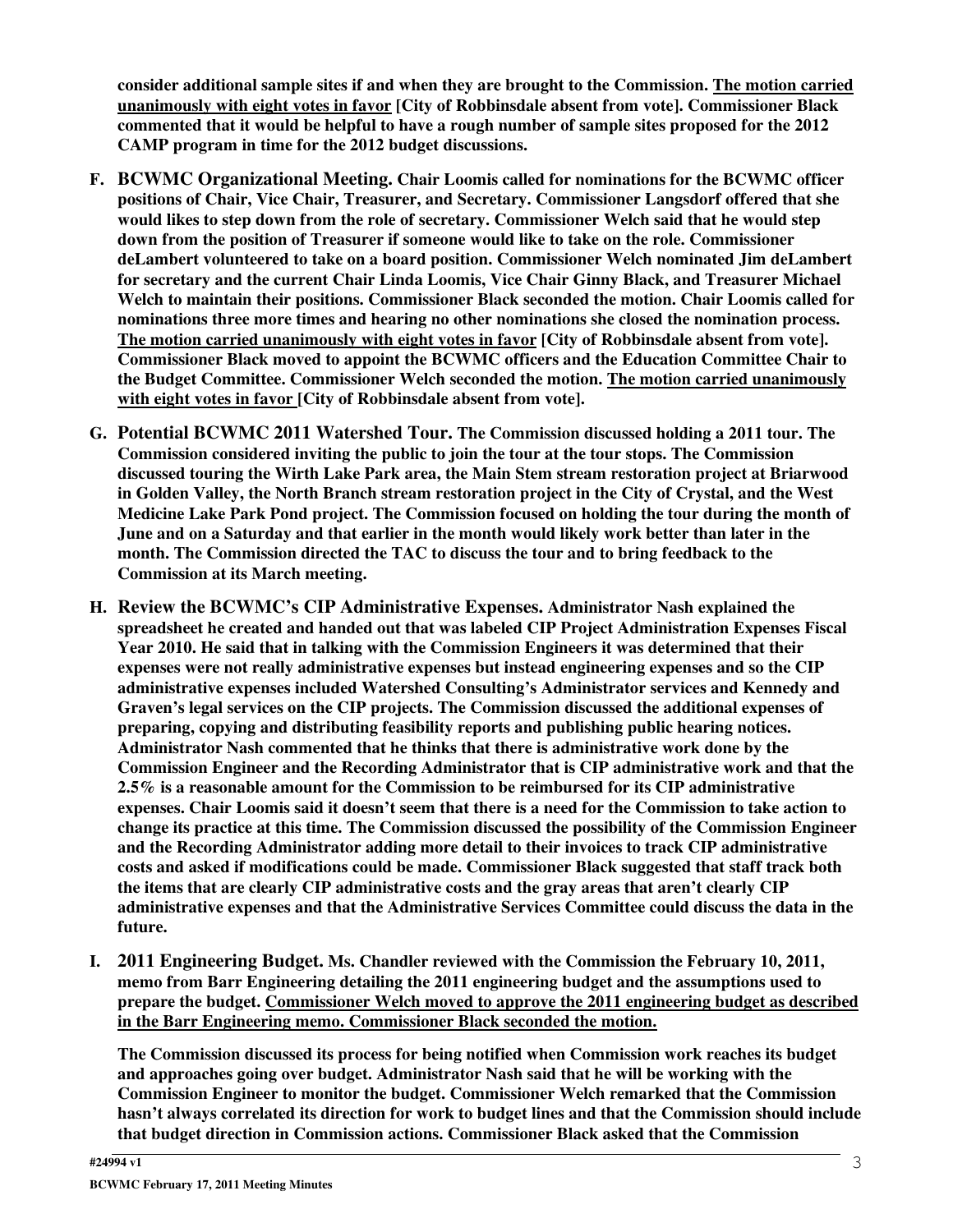**Engineer memos list the budget line being recommend for invoicing engineering work. Ms. Chandler suggested that the Commission review its budget status mid-way through its budget year. The Commission agreed.**

**The motion carried with eight votes in favor [City of Robbinsdale absent from vote].**

**Commissioner Black moved to approve Barr Engineering conducting the WOMP support tasks as requested by the Metropolitan Council and the Minneapolis Park and Recreation Board and to assist the Administrator and the Recording Administrator with the preparation of the 2010 annual report. Commissioner Harper-Lore seconded the motion. The motion carried with eight votes in favor [City of Robbinsdale absent from vote].**

### **5. New Business**

**A. 2011 Golden Valley Pavement Management Plan. Ms. Chandler pointed out the location of the project in the Sweeney Lake watershed in the City of Golden Valley. She explained that the project is before the Commission because it is a street reconstruction project greater than five acres. Ms. Chandler reported that the project comprises 6.23 acres of disturbed area in the watershed and that 1.2 miles of residential streets will be reconstructed. She explained that with some of the street and intersection narrowing that will occur there will be a decrease in impervious** surface area by 0.46 acres leaving a total impervious surface area of the project of 3.02 acres. She **said that the Commission Engineer recommends approval of the project with the conditions a through f in the February 10, 2011, memo from Barr Engineering Company.**

**Commissioner Welch commented that this project is tributary to an impaired water body for which the Commission has spent a fair amount of money trying to complete a TMDL. He continued by saying that the information in the Commission's meeting packet about this project didn't provide information on the project's phosphorus loading into Sweeney Lake. Ms. Chandler responded that the City hadn't provided that information to the Commission Engineer as the project is not required by the Commission to meet Level 1 treatment or nondegradation requirements. Mr. Oliver stated that virtually every foot of the area of the project drains to multiple storm water ponds before draining into Sweeney Lake. He said that the City always looks for opportunities in projects to provide water quality treatment but isn't required to run the numbers about which Commissioner Welch is asking.**

**Commissioner Black asked if this discussion points out a policy that the Commission needs to review regarding linear projects. Commissioner Welch said that the Commission has agreed to be the categorical implementer for TMDLs but isn't getting the data on redevelopment projects regarding phosphorus loading implications. Commissioner Black asked if the data could be generated through calculations instead of by running models. Chair Loomis commented that perhaps the Commission could refer the issue to the TAC. Commissioner Hoshal remarked that he was in support of Commissioner Welch's comment and would like to see the TAC to take up the issue. Commissioner Hoshal added that the Commission should also be looking at curb and gutter practices and volume management.**

**Ms. Clancy said that it takes cities years to develop projects like the pavement management projects and if the Commission is going to change its requirements then the cities would need to know as soon as possible. Commissioner Welch clarified for the record that he had just asked for the number related to the phosphorus loading into Sweeney Lake. Commissioner deLambert moved to approve the permit with the recommendations a – f in the Commission Engineer memo and to direct the TAC to review and discuss how to derive the number for the change in the phosphorus load in relation to the change in impervious surface area. Commissioner Hoshal seconded the motion. The motion carried unanimously with eight votes in favor [City of Robbinsdale absent from vote].**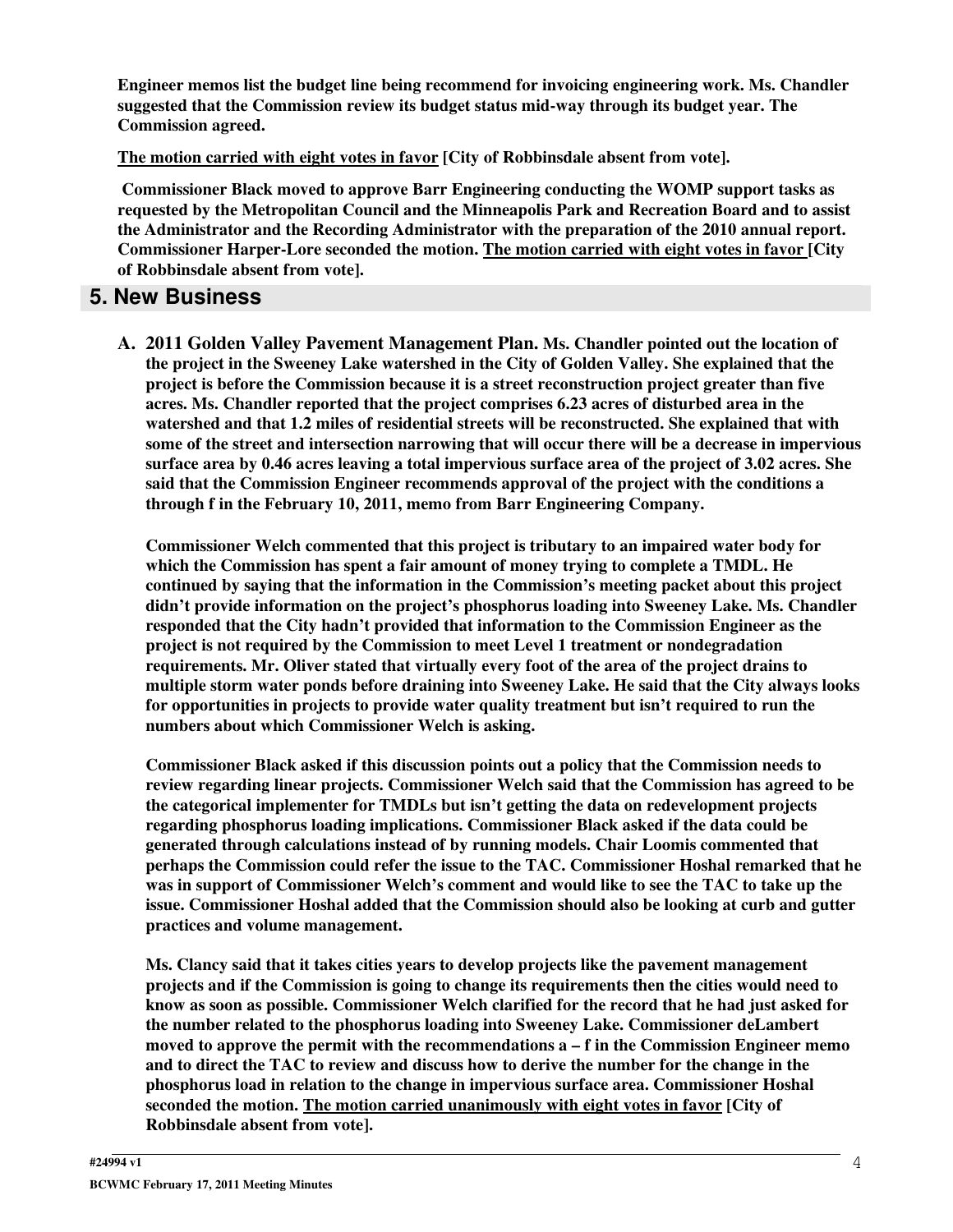**B. Spring Snowmelt Runoff. Ms. Chandler reviewed the data in the February 9, 2011, Barr Engineering memo. She summarized that the system should be in pretty good condition and** should be able to handle the water content in the snow. She said that the cities of Plymouth and **Medicine Lake may want to consider warning their residents around Medicine Lake that spring runoff is likely to cause high water levels in the lake.**

# **6. Old Business**

**A. Administrative Services Committee. Administrator Nash reported that the Commission received one response to its solicitation of letters of interest for legal services and eight responses to its solicitation of letters of interest for engineering and technical services. He said that the Administrative Services Committee met last week and recommended that the TAC review the letters from the engineering and technical service respondents. Commissioner Welch added that the Committee also recommended that the TAC weigh in on how the Commission handles its contracting process for engineering and technical services and whether the TAC recommends that the Commission make any changes, such as moving forward with the Committee's idea that the Commission go to a one-year contract with its Engineering contractor. Commissioner Black asked the TAC to also discuss how the Commission could put more competition into its process for obtaining engineering services in order to keep costs as low as possible. Commissioner Welch moved to approve the Commission contracting with Kennedy and Graven for two more years of legal services to the Commission. Commissioner Black seconded the motion. The motion carried unanimously with eight votes in favor [City of Robbinsdale absent from vote].**

#### **B. TAC Recommendations**

**i. Capital Improvement Plan (CIP ) Project Modification Recommendations. Administrator Nash said the discussion focused on the idea of what is meant by the Commission's definition of the trunk system. He said that the TAC discussed the idea of funding projects in a tiered manner instead of the current method of funding the project fully or not at all. Administrator Nash said that the TAC recommended that the Commission take the criteria that it currently uses to evaluate CIP projects and create a draft tiered system for funding CIP projects that would flesh out what is meant by the Commission's responsibility to the trunk system. He said that the TAC is requesting that the board direct the Administrator work with the Engineer to create the draft tiered system.**

**Commissioner Welch commented that the eight broad categories of issues and policies in the BCWMC's Watershed Management Plan could be fleshed out and he volunteered to help and said that he would like more information on where the TAC sees the partialfunding project idea going. Ms. Clancy commented that she wanted feedback from the Commission on the tradeoffs that could result from partial funding of projects such as that some projects partially funded by the Commission would potentially be constructed later than what the Commission would want due to the cities limitations to raise stormwater fees for project funds.**

**Commissioner Black suggested that the Commission wouldn't need to put the tiered system discussion on the TAC's agenda for the next currently scheduled six TAC meetings but that the Commission shouldn't let it drop off its table completely. Chair Loomis directed the Commission to add the issue to its next generation planning process. Commissioner Black asked what the Commission would want to do regarding fleshing out the criteria. Ms. Chandler said that she thought the criteria could be tackled separately from the tiered system. Chair Loomis asked if staff had enough direction to move forward**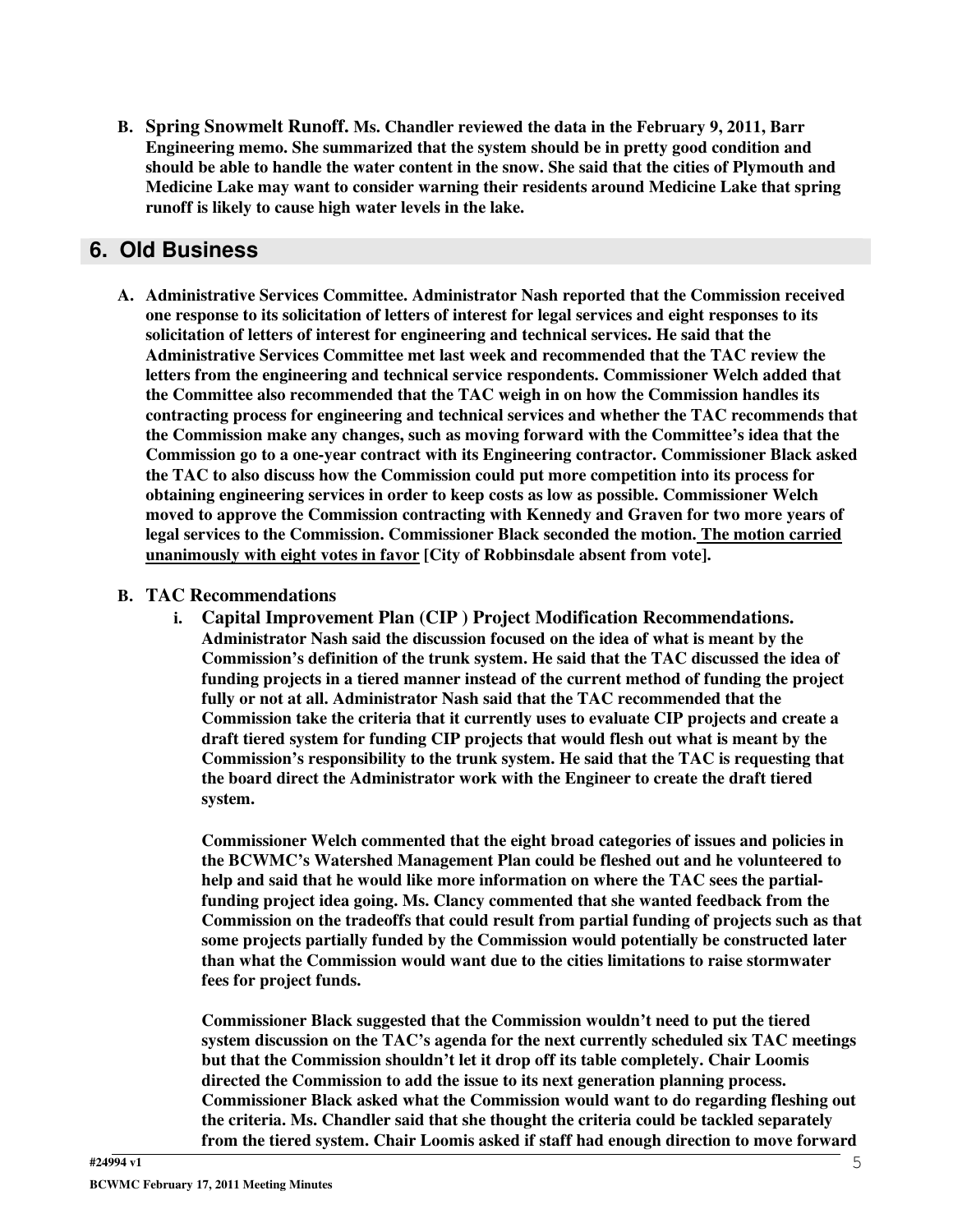**and staff indicated they did.**

- **ii. TAC-BCWMC Liaisons for March 3 rd , April 7 th , and May 5 th TAC Meetings. Commissioner Hoshal volunteered to be the liaison for the March 3 rd meeting, Commissioner Welch volunteered for the April 7 th meeting, and Commissioner Harper-Lore volunteered for the May 5 th meeting.**
- **C. Discuss and Order Feasibility Reports for:**
	- **i. Wirth Lake Outlet Project. Ms. Chandler discussed the project and explained that it would modify the Wirth Lake Outlet structure to prevent flow from the creek to the lake during flood periods. She reported that the estimated project cost is \$250,000 and that BWSR has awarded a \$75,000 grant for the project. She said that the estimated cost to prepare the feasibility report is \$7,890. Commissioner Black asked if the \$7,890 will come out of the BCWMC's construction fund and Ms. Chandler said yes. Commissioner Harper-Lore moved to approve ordering the preparation of the feasibility report by Barr Engineering. Commissioner Langsdorf seconded the motion.**

**Commissioner Welch commented that there is an adjustable outlet weir on Lake Nokomis and he urged staff to look at that weir and to avoid using that model because it has not worked. Commissioner Welch also recommended that the Administrator draft a Commission policy on bidding out for future engineering studies. Commissioner Black supported Commissioner Welch's recommendation. The Commission agreed. The motion carried with eight votes in favor [City of Robbinsdale absent from vote].**

**ii. Main Stem Channel Restoration Project. Ms. Chandler said that this project has a high likelihood of running into contaminated soils so the project likely will need to undertake a Phase 1 and possibly a Phase 2 environmental assessment. She said that Barr Engineering estimated \$30,000 for the environmental assessment task out of the estimated \$53,545 cost of the feasibility report preparation. She noted that this project was not included in the BCWMC's Resource Management Plan (RMP) because the RMP included only projects on the Commission's CIP through 2016 and this restoration project had been slated for 2017 until last month when the Commission moved up the project timeline. She said that the Commission Engineer believes that the same process would be followed for this project as for the projects included in the RMP, meaning the project would undergo a cultural resource review, wetland delineations, wetland impacts reviews, and wetland functional assessments.**

**Ms. Chandler explained that typically Barr Engineering submits a draft feasibility report to the engineering staff of the cities involved in the projects for comments about a week before the draft is sent to the Commission and she wondered if the Commission would also like to see that preliminary draft. Commissioner Welch said that he would like to see it.**

**Commissioner Welch encouraged staff to look at bioretention and vegetated bank restoration issues for the project during the feasibility report process. He also said that he has gotten questions from citizens about sedimentation in the creek in this reach and he wondered if it is something that should be addressed in the feasibility report or if it is not in the scope. Commissioner Black asked if Commissioner Welch was asking for it to be included in the study. Commissioner Welch said he thinks the issue is outside of the scope of the feasibility study but he thinks that the study may bring the topic out into the open. Commissioner Welch moved to approve the preparation of the feasibility study by Barr Engineering. Commissioner Black seconded the motion. The motion carried unanimously with eight votes in favor [City of Robbinsdale absent from vote].**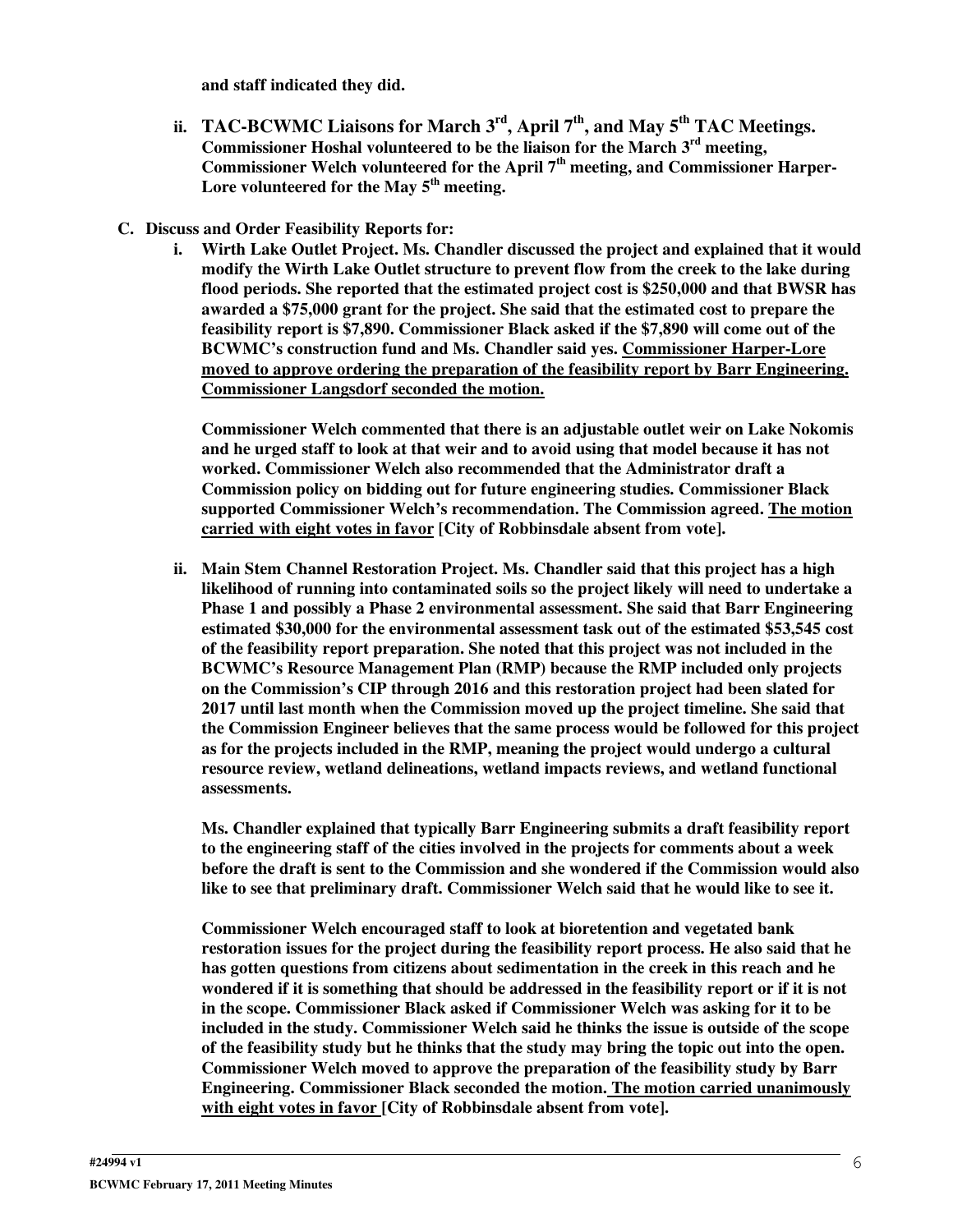- **iii. Schaper Park Project. Ms. Chandler explained that one of the possible projects identified in the Sweeney Lake TMDL implementation plan was making modifications to Schaper Park pond to improve the phosphorus removal of the pond through options such as enlarging the pond, dredging the pond, and installing a filtration barrier. She stated that the proposed feasibility report would determine if there are some improvements that can be made to Schaper Pond to reduce the phosphorus loading to Sweeney Lake and would recommend the most cost effective option. Commissioner Black moved to approve the preparation of the feasibility report on Schaper Pond. Commissioner Harper-Lore seconded the motion. The motion carried unanimously with eight votes in favor [City of Robbinsdale absent from vote].**
- **D. Discuss and Order Cooperative Agreements for Wirth Lake Outlet Modification Project, Sweeney Lake Outlet Project, and Main Stem Channel Restoration Project. Commissioner Welch moved to have counsel work with the appropriate entities to draft the cooperative agreements for these projects for the Commission's review and approval. Commissioner Black seconded the motion. The motion carried unanimously with eight votes in favor [City of Robbinsdale absent from vote].**

#### **E. BCWMC's CIP:**

**i. Watershed Management Plan Amendment Recommendations and Timeline. Ms. Chandler discussed the memo that was included in the meeting packet and that describes the Main Stem channel restoration and the Wirth Lake Outlet projects, which will be part of the Commission's major plan amendment request. She noted that a revised memo was handed out that includes the option of the Commission adding Lakeview Park Pond to this major plan amendment request. She explained that the Commission approved adding the Lakeview Park Pond project to the CIP for 2013 and that since there is a feasibility report and a cost estimate for the project, the Commission could include this project on this year's major plan amendment without much additional preparation. She pointed out that the Commission wouldn't levy for the project this year. Ms. Chandler said that the Commission would be looking for Hennepin County to approve the major plan amendment at its August 2 nd meeting.**

**Commissioner Welch moved to authorize staff to prepare the major plan amendment including the Wirth Lake Outlet modification project, the Main Stem Restoration project, and the Lakeview Park Pond project and to provide the public notices for the public hearings per statute and to attend the public hearing if necessary as requested by Hennepin County and with advance notice to the Commission and to add the Minneapolis Park and Recreation Board to the list of parties being sent the major plan amendment request. Commissioner Black seconded the motion. The motion carried unanimously with eight votes in favor [City of Robbinsdale absent from vote].**

**ii. Funding the Proposed 2012 CIP Projects. Ms. Chandler said that the status of the CIP was reviewed to analyze what the Commission would have in its CIP Reserve. She walked the Commission through the tables about the Commission's available CIP funds available and the Commissions CIP funding needs as listed in the Barr Engineering memo from February 9, 2011. She summarized that the Commission would need \$900,000 for the 2012 CIP projects and that the Commission has approximately \$585,000 in its CIP reserve account. She noted that if the Commission wants to keep its historical balance of approximately \$300,000 in its CIP reserve account then it has about \$285,000 to use toward the 2012 CIP projects. Ms. Chandler reminded the Commission that it will have \$75,000 coming in from the Minnesota Board of Water and Soil Resources for the Clean Water Legacy grant for the Wirth Lake Outlet structure modification project. She explained that tabulating all those numbers leaves the Commission with an estimated 2012**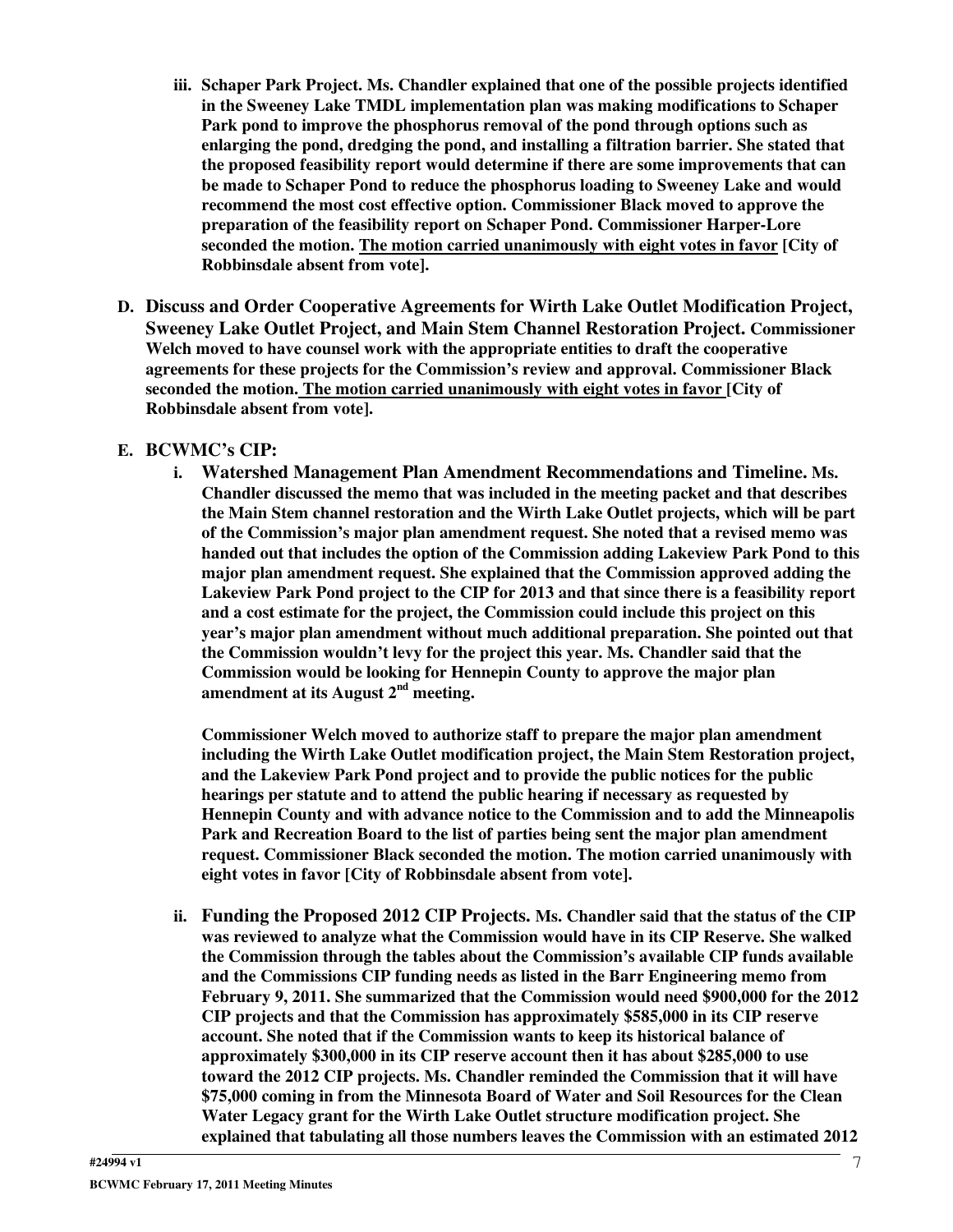**levy of approximately \$540,000 for the Main Stem channel restoration project, the Wirth Lake Outlet structure modification project, and the Schaper Park feasibility study as part of the Sweeney Lake TMDL implementation plan.**

- **F. Work Plan for Wirth Lake Outlet Modification CWL Grant Project. Administrator Nash** reported that he is working on the plan in eLink, He said that the Commission will need to execute **a contract for the grant with BWSR and asked if the Commission would authorize the Chair to sign the contract. Commissioner Black moved to approve authorization of the Chair to sign the contract between the Commission and BWSR for the grant. Commissioner deLambert seconded the motion. The motion carried unanimously with eight votes in favor [City of Robbinsdale absent from vote].**
- **G. Lost Lake Vegetative Management Plan. Commissioner Black requested that the item be removed from the agenda and the Commission approved the request under Agenda item 2, approval of the agenda.**
- **H. Education Committee.**
	- **i. Commissioner Langsdorf reported that the West Metro Water Alliance (WMWA) workshops begin March 23 rd and that she would like the e-mail announcement that was sent to the Commission also go out to the member-cities advisory committees. She requested that the commissioners forward the e-mail to their city's managers.**
	- **ii. Commissioner Langsdorf said that information will be coming out soon on how to register for the WMWA workshops.**
	- **iii. Commissioner Langsdorf announced that the Metro Blooms rain garden workshops will be coming soon and that more information on the workshops are in the Education Committee meeting minutes in the Commission's meeting packet.**
	- **iv. Commissioner Langsdorf reported that the draft Education and Outreach Plan was completed by the Committee and submitted to Administrator Nash.**
	- **v. Commissioner Langsdorf stated that the Plymouth Yard and Garden Expo will be held on** April 8 –  $9^{\rm th}$  and the Zachary Lane Environmental Quality Fair will be held on May 12 $^{\rm th}$ .
	- **vi. Commissioner Langsdorf announced that she is stepping down as the Chair of the Education Committee effective today and that a new Chair is needed.**
- **I. Wirth Lake Park Improvements. Ms. Chandler said that the Commission discussed and conditionally approved improvements to the park at last month's meeting but since that time there have been some significant changes. She said that one change is that the treatment pond that was proposed for treating runoff from Highway 55 has been eliminated from the project. Ms. Chandler reported that another change is that four sump manholes that were proposed have been removed from the project. She said the remaining BMPs in the project include one bioretention basin, one sump manhole, and pervious pavers in the parking area. Ms. Chandler said that the Commission Engineer reviewed the project considering that the project would disturb 3.7 acres, requiring the project to meet non-degradation requirements meaning that the amount of phosphorous coming off of the site cannot increase from the amount currently coming off of the site.**

**Ms. Weber of the Minneapolis Park and Recreation Board addressed some questions about asphalt paths planned for the park. Ms. Chandler said that the project will be meeting the nondegradation requirements and that the Commission Engineer recommends conditional approval with the five conditions listed in the February 15, 2011, version of the memo by Barr Engineering Company.**

**Commissioner Welch moved approval of the project with the Commission Engineer conditions**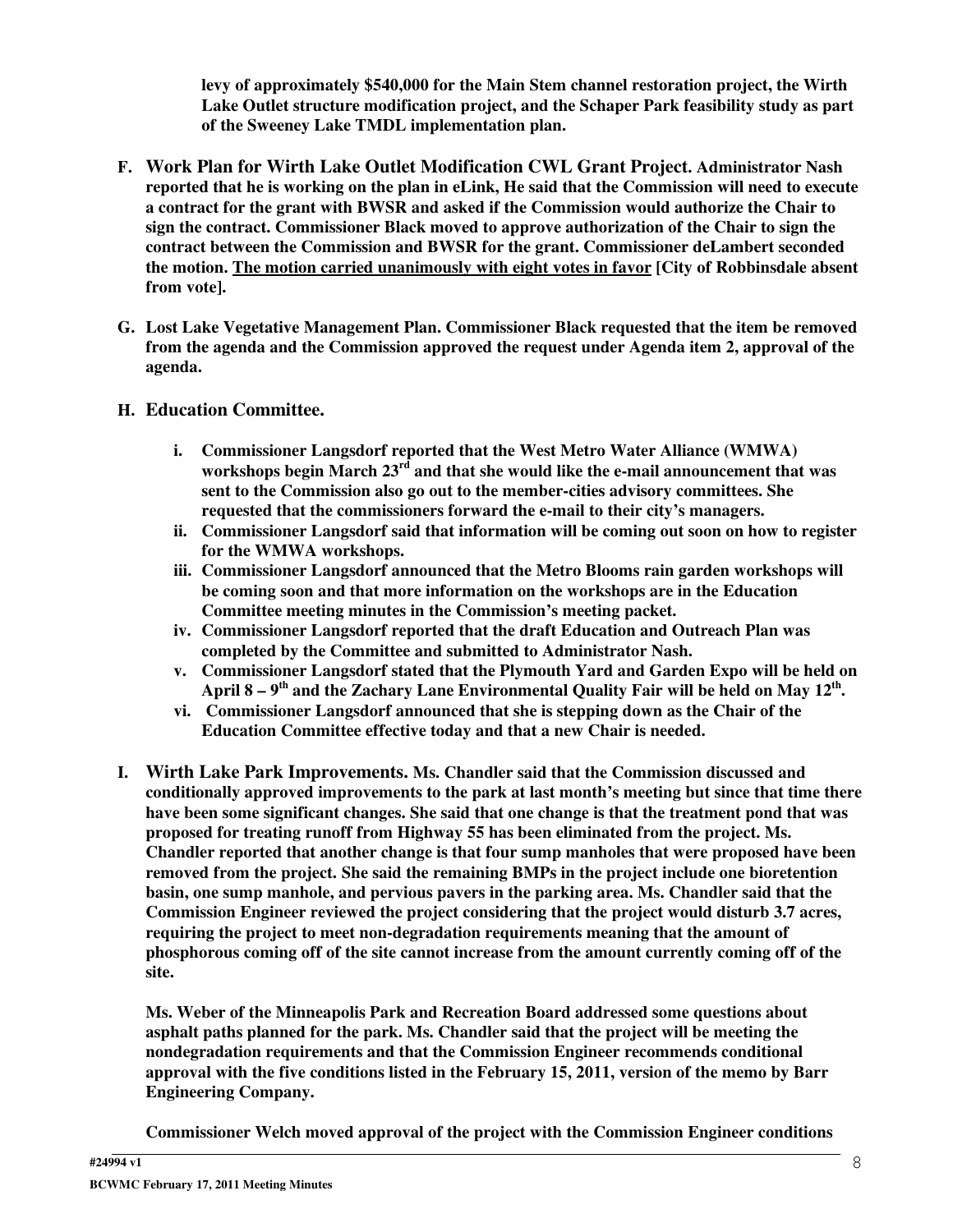**listed in the February 15, 2011, memo. Commissioner Black seconded the motion. The motion carried unanimously with eight votes in favor [City of Robbinsdale absent from vote].**

# **7. Communications**

- **A. Chair:**
	- **i. Chair Loomis announced that Stu Stockhaus has resigned as the alternate commissioner of Crystal but is willing to serve until June unless a replacement is found earlier.**
	- **ii. Chair Loomis reported that the cities of Medicine Lake and Minneapolis still need to pay their assessment to the BCWMC.**
- **B. Administrator:**
	- **i. Administrator Nash announced that he met with representatives of the Department of Natural Resources, Lower Minnesota River Watershed District, Nine Mile Creek Watershed District, and Minnehaha Creek Watershed District to discuss ground water monitoring across Hennepin County. He said that the DNR is seeking a partner to take over this responsibility.**
	- **ii. Administrator Nash reported that he has scheduled a meeting with Joel Settles of Hennepin County to talk about ground water protection planning to try to get the County involved in writing a ground water protection plan. He said that he has been attending these ground water meetings in his role as a Nine Mile Creek representative.**
	- **iii. Administrator Nash said that the Medicine Lake TMDL has been formally approved by the U.S. Environmental Protection Agency effective February 8, 2011.**
	- **iv. Administrator Nash said he updated Hennepin County Environmental Services on its request for details on funding for the two stream bank restoration projects because the County is going to be briefing the state Legislature. He said that Joel Settles recommended that the Commission write letters to their Hennepin County Commissioners extolling the good works being done by the Clean Water Legacy grant funding. The Commission directed Administrator Nash to draft a letter to the Hennepin County Commissioners and to send it to the public works director of the BCWMC member cities and request that they send a similar letter to their County Commissioner.**
	- **v. Administrator Nash mentioned that he forwarded a proposed SEC ruling to Kennedy and Graven and that he had received it from Springsted, Inc. Mr. Gilchrist said the proposed ruling derived from the Frank Dodd Act regarding municipal advisors needing to be registered with the SEC. He said that he doesn't interpret the proposed ruling as that the Commission members would need to be registered.**

#### **C. Commissioners:**

- **i. Commissioner Welch announced that he is passing around the Mississippi Watershed Management Organization newsletter discussing the Nature of Water DVD that is produced in multiple languages.**
- **ii. Commissioner Welch discussed the handout that summarizes BWSR's direction with the 8410 rules revision and he encouraged the Commission to look at the summary.**
- **D. Committees: No Communications.**